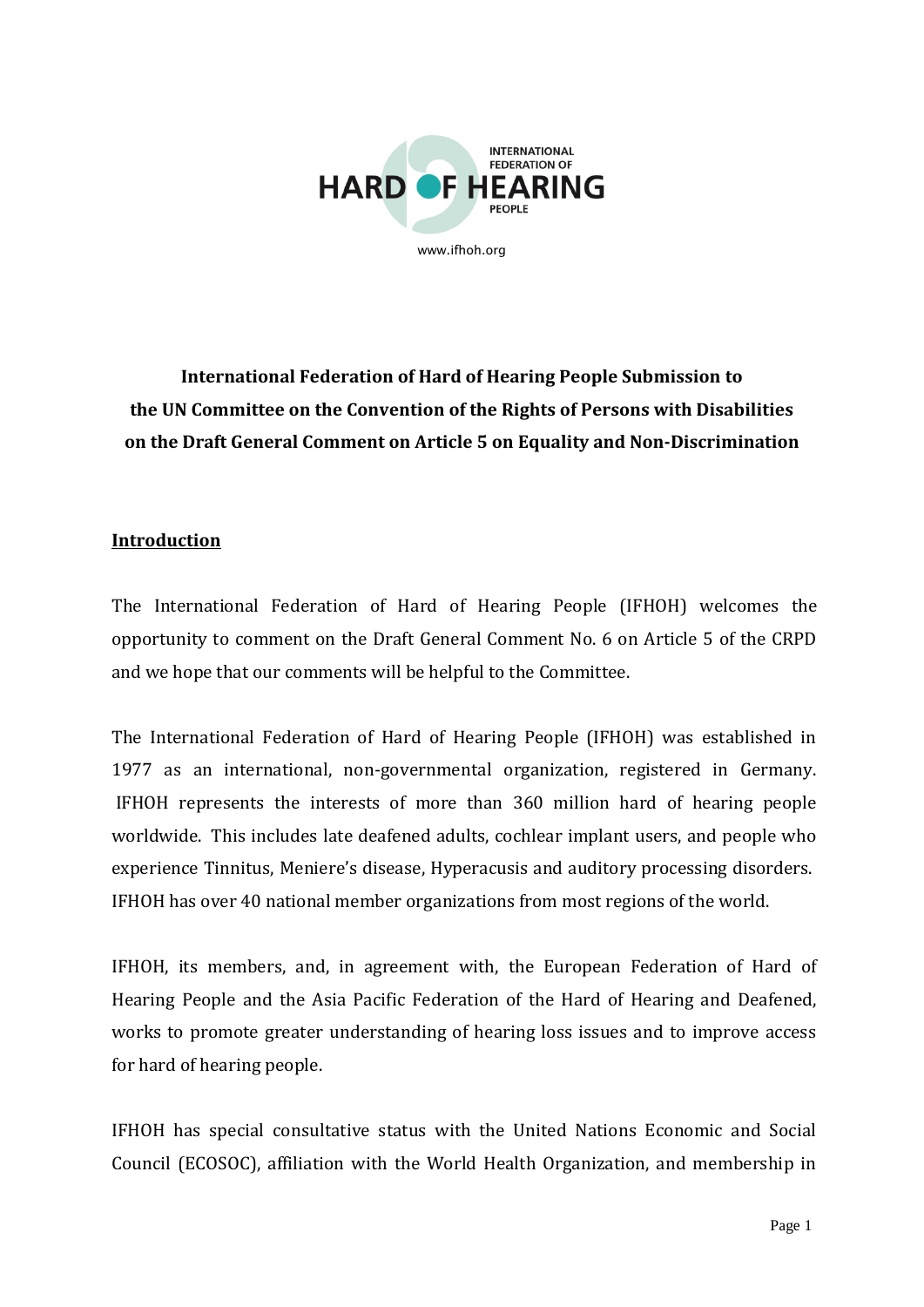the International Disability Alliance. For more information please see IFHOH's website: [www.ifhoh.org](http://www.ifhoh.org/)

### **Recognizing that Stigma is a Form of Discrimination**

First of all, we applaud the Committee for recognizing, in particular in  $#2 \& #4$ , that there is still much stigma faced by persons who have a disability, and we find this to be particularly challenging and of great significance for persons who are hard of hearing.

Hearing loss is an invisible disability and persons who are hard of hearing may appear to be like everyone else because they function auditorily in a hearing world. Yet, the devastating impact of not being able to hear cuts the person off from communication, affects their self-development and their opportunity to participate in society.

The person with a hearing loss may seek to minimize the impact of their disability because of the stigma and discrimination associated with it. Non-disclosure of the hearing loss then makes it challenging to obtain needed services and supports.

**In a society that is free of discrimination, individuals who are hard of hearing would be able to seek the support required without fear of reprisal, stigma and negative consequences.**

# **Inclusive Equality**

The concept of inclusive equality provides a positive way to recognize that disability impacts on the individual, along with other factors that intersect together creating an identity. This inclusive and holistic approach is necessary to truly ensure for equality. The concept recognizes that gender and social class, to name two factors, are also important and integral parts of an individual's identity.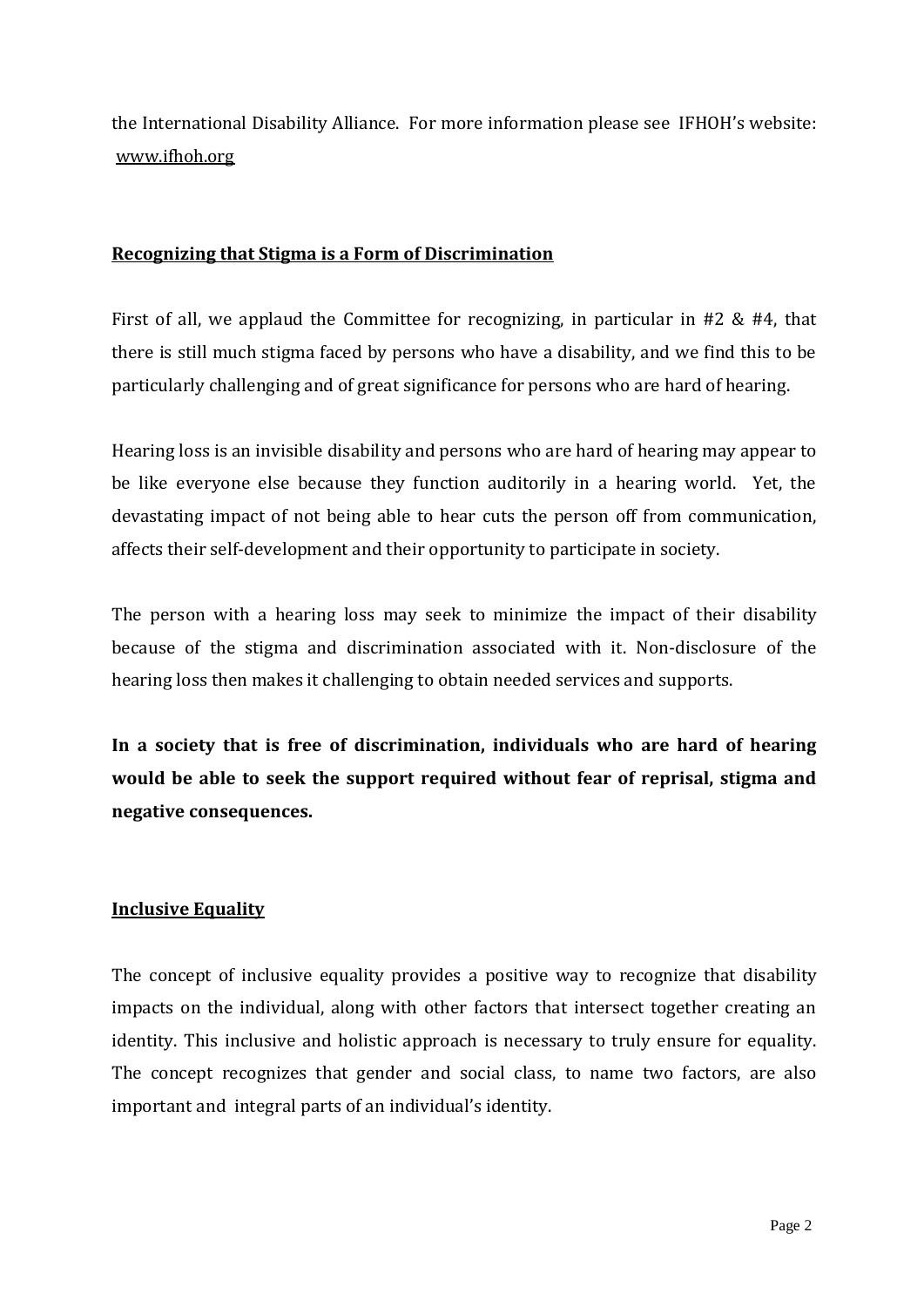In our view, the Committee's comment does not go quite far enough in addressing that inclusive equality requires the provision of accessibility and the elimination of barriers to the full inclusion of persons who have a disability.

**The existence of barriers creates an unequal and injustice society**. For persons who are hard of hearing and deafened these barriers include lack of access to hearing aids, cochlear implants, assistive technology, hearing loops, captioning in broadcast and other forms of media and event subtitling.

Regarding hearing aids and and cochlear implants as well as assistive devices such as FM equipment (remote microphones), sadly, there are many countries in which there is limited provision of these devices for hearing access. In many countries, both developing and developed ones, hearing aids and cochlear implants are beyond the capacity of individuals to afford.

According to the World Health Organization (WHO), there are 360 million people with a hearing loss, defined as a hearing loss greater than 40 decibels in the better ear of persons 15 years and older and a loss of 30dB in the better ear for those 14 years and younger. The current production of hearing aids meets less than 10% of global need and in developing countries less than 3% (Source: [www.who.int/features/factfiles/deafness/en/\)](http://www.who.int/features/factfiles/deafness/en/).

There is a severe lack of provision of event subtitling (also known as captioning). In a survey about the situation conducted by IFHOH and the World Federation of the Deaf, 90 per cent of the over 300 respondents answered that there are insufficient numbers of captioning service providers. Without sufficient numbers of providers, there are insufficient services. The situation is actually worse than indicated in the report because of the under-representation of participants from developing countries in the survey. In most developing countries, captioning services do not exist. (Source: [www.ifhoh.org](http://www.ifhoh.org/) – under news)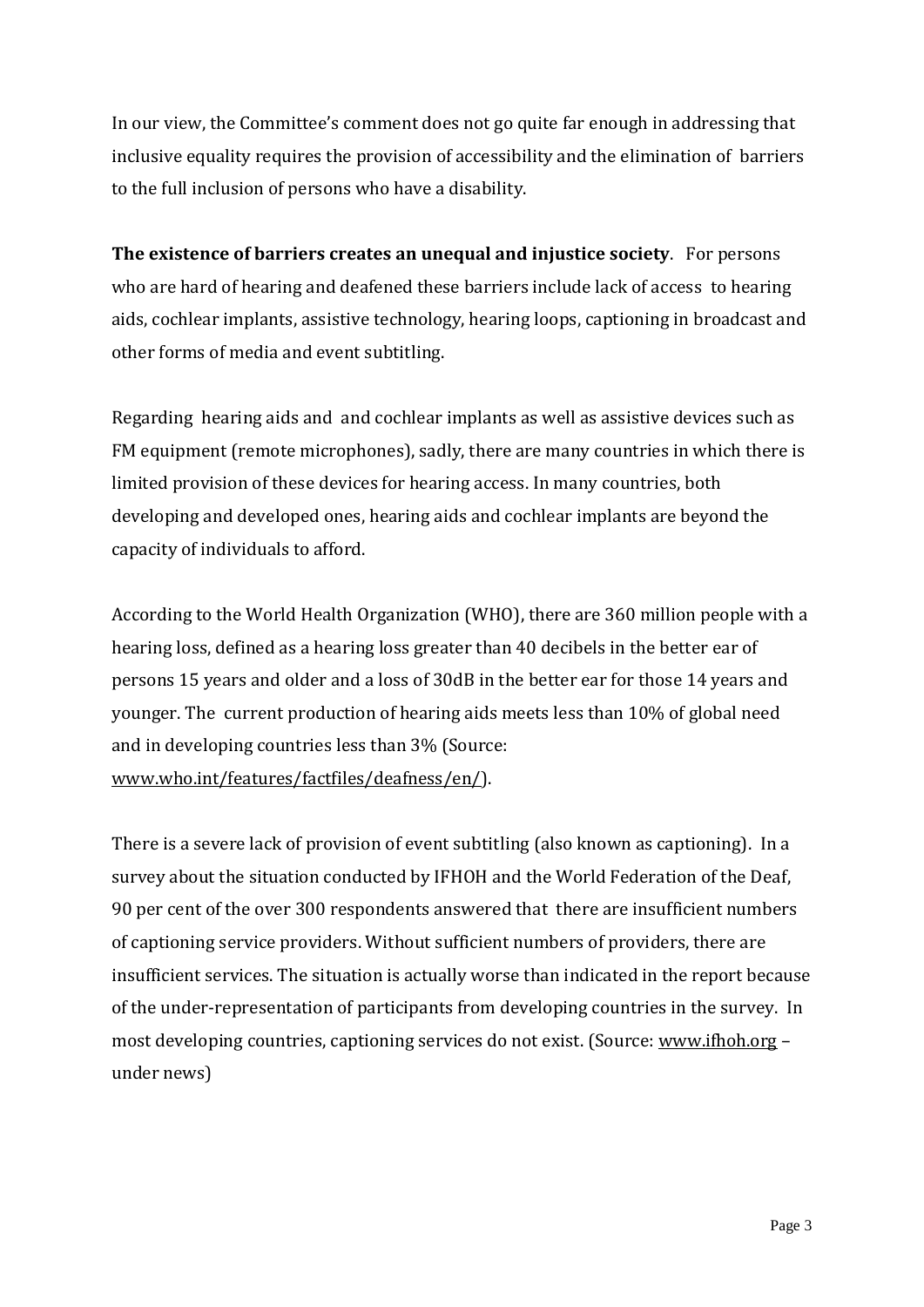In addition, the following services and technology are essential for hard of hearing people:

- Access to audiological rehabilitation, including hearing aids with a telecoil
- Well-functioning hearing loops and good audio technical solutions in public premises
- Visual information in public transport
- Text messaging to emergency authorities in case of an emergency
- Accessible information from the media
- 100% TV captioning/subtitling
- Problems related to hearing loss being addressed in schools/education systems and working life
- A positive attitude toward hard of hearing people

Realizing the above would remarkably improve the lives of people who are hard of hearing and deafened.

#### **Reasonable Accommodation**

With respect to the section on Reasonable Accommodation in the General Comment, it behooves the Committee to articulate that reasonable accommodation is an obligation of the State and does not fall to the individual. All too often the burden of acommodations is placed on the individual. In too many countries, individuals are expected to pay for their own accommodation needs. They are expected to pay for the purchase of their hearing aids, assitive devices and for the provision of captioning. **This is an unjust and unfair burden on the individual.**

To fully achieve the tenets of Article 5 on Equality the state must recognize it needs to remove this barrier for equality for persons with disabilities. This concept could be incorporated in the initial paragrpahs regarding Article 5(3) on Reasonable Accommodation.